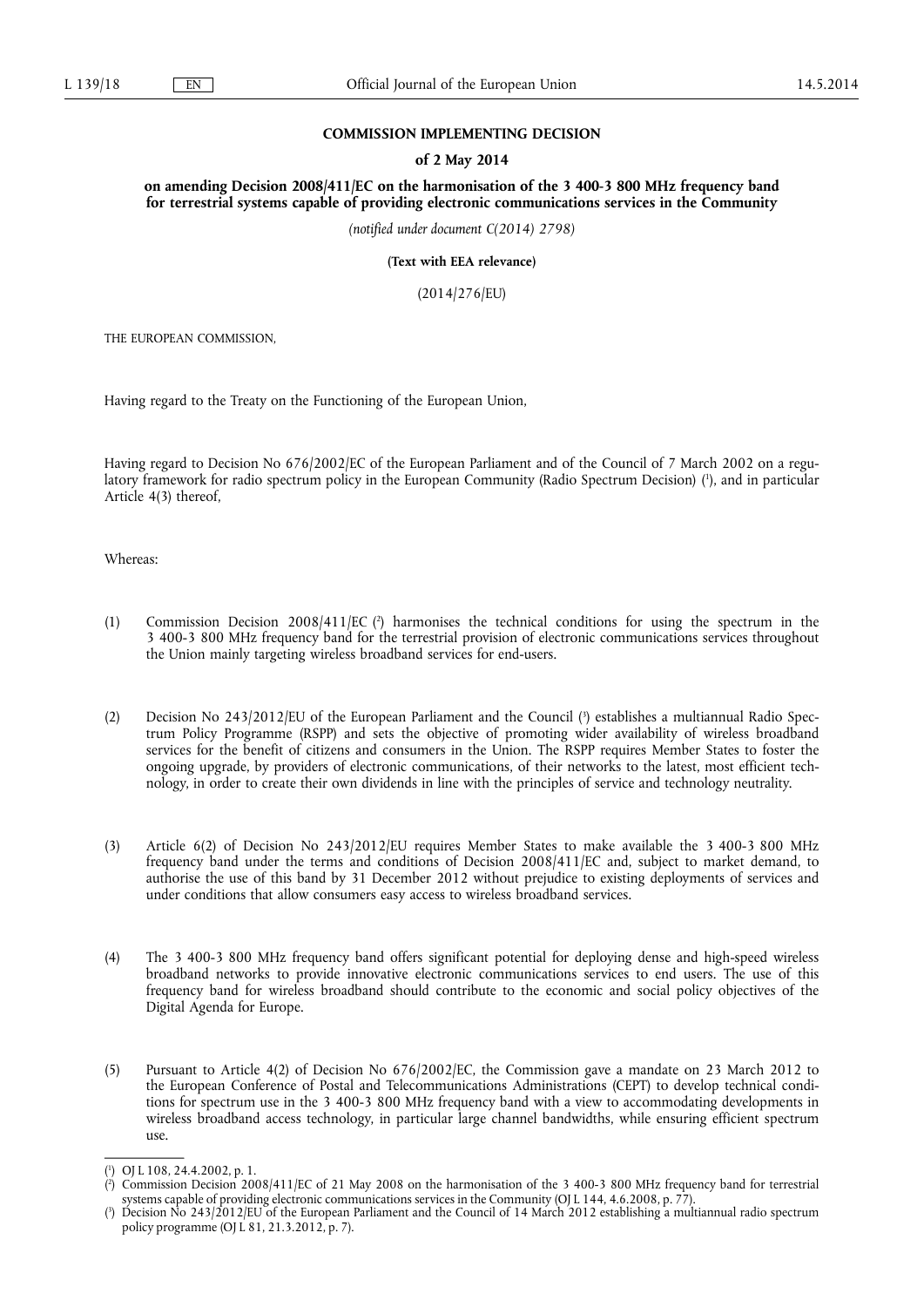- (6) In response to that mandate, on 8 November 2013 the CEPT issued a report (CEPT Report 49) on the technical conditions of spectrum harmonisation for terrestrial wireless systems in the 3 400-3 800 MHz frequency band. It includes the results of studies on the least restrictive technical conditions (such as block edge mask), frequency arrangements and principles for co-existence and coordination between wireless broadband and existing spectrum uses. The results on a block edge mask and the principles on coordination in CEPT Report 49 were developed on the basis of the Electronic Communications Committee (ECC) Report 203.
- (7) The results of the Commission mandate to the CEPT should be applied across the Union and implemented by Member States without delay, given the rapidly growing market demand for high-speed wireless broadband services and the current low level of use of the 3 400-3 800 MHz frequency band for wireless broadband services.
- (8) Spectrum users providing wireless broadband services would benefit from uniform technical conditions across the whole frequency range, which would ensure availability of equipment and coherent coordination between networks of different operators. To this end, a preferred channelling arrangement for the 3 400-3 600 MHz frequency band should be set out based on the results of CEPT Report 49, while observing the principle of technology and service neutrality.
- (9) The legal framework for using the 3 400-3 800 MHz frequency band set by Decision 2008/411/EC should remain unchanged and thus ensure continued protection of other existing services within the band. In particular, fixed satellite systems (FSS) including earth stations would require continued protection through appropriate coordination between such systems and wireless broadband networks and services by national authorities on a case-by-case basis.
- (10) Spectrum use by wireless broadband service providers and other existing services using the 3 400-3 800 MHz band, in particular FSS earth stations, would need to be coordinated based on guidance, best practices and the coordination principles set out in CEPT Report 49. These principles cover coordination processes, exchange of information, minimisation of reciprocal constraints and bilateral agreements for rapid cross border coordination, where terrestrial wireless broadband network base stations and FSS earth stations are located on the territories of different Member States.
- (11) Given the frequency propagation characteristics of the 3 400-3 800 MHz frequency band and the harmonised technical conditions in place, the protection of existing uses would benefit from certain preferred configurations for the deployment of wireless broadband networks and services. These configurations include, but are not limited to, small cells, fixed wireless access, backhaul links in wireless broadband access networks or combinations thereof.
- (12) While this Decision should be without prejudice to the protection and continued operation of other existing use in the bands, the new harmonised technical conditions should also apply, to the extent necessary, to existing spectrum usage rights in the 3 400-3 800 MHz frequency band so as to ensure technical compatibility between existing and new users of the band, efficient spectrum use and avoidance of harmful interference, including across borders between Union Member States.
- (13) Cross-border agreements may be necessary to ensure the implementation by Member States of the parameters set by this Decision so as to avoid harmful interference and improve spectrum efficiency and convergence in spectrum use.
- (14) The technical conditions of spectrum harmonisation for terrestrial wireless systems in the 3 400-3 800 MHz frequency band provided in CEPT Report 49 do not ensure compatibility with certain existing rights of use for such systems in this band in the Union. Therefore, existing spectrum users should be given appropriate time to apply the technical conditions of CEPT Report 49 without limiting access to spectrum in this band for users who comply with the technical conditions of CEPT Report 49 and national administrations the flexibility to defer the implementation of the technical conditions of this Decision depending on market demand.
- (15) Decision 2008/411/EC should therefore be amended accordingly.
- (16) The measures provided for in this Decision are in accordance with the opinion of the Radio Spectrum Committee,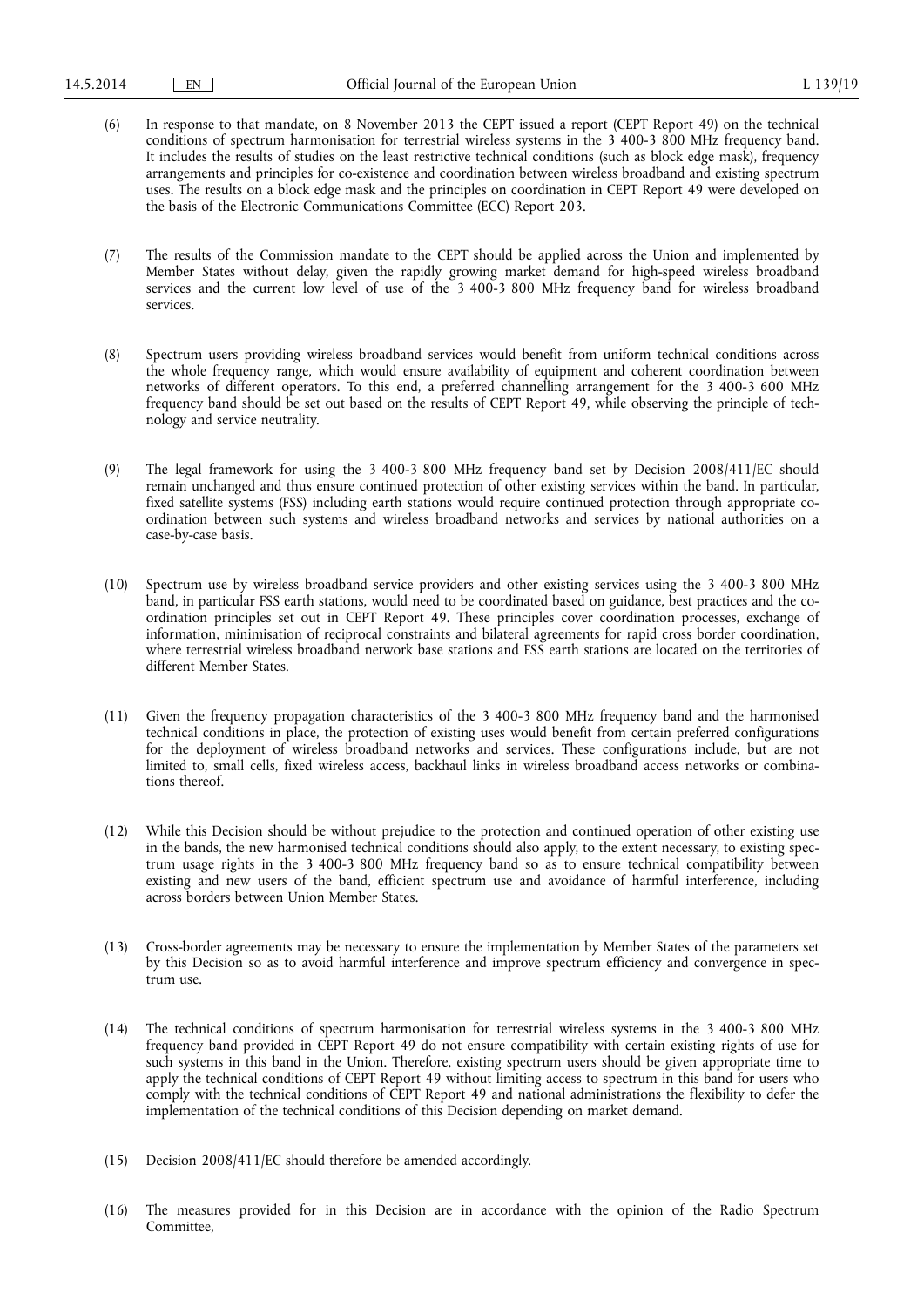HAS ADOPTED THIS DECISION:

*Article 1* 

Decision 2008/411/EC is amended as follows:

(1) Article 2 is replaced by the following:

*'Article 2* 

1. Without prejudice to the protection and continued operation of other existing use in this band, Member States shall designate and subsequently make available, on a non-exclusive basis the 3 400-3 800 MHz frequency band for terrestrial electronic communications networks, in compliance with the parameters set out in the Annex. Moreover, Member States need not apply the parameters laid down in the Annex in respect of rights of use for terrestrial electronic communications networks in the 3 400-3 800 MHz frequency band existing at the date of adoption of this decision, to the extent that the exercise of those rights does not prevent the use of that band according to the Annex.

2. Member States shall ensure that networks referred to in paragraph 1 give appropriate protection to systems in adjacent bands.

3. Member States shall not be bound to implement the obligations under this Decision in geographical areas where coordination with third countries requires a deviation from the parameters in the Annex.

Member States shall make all practicable efforts to solve such deviations, which they shall notify to the Commission, including the affected geographical areas, and publish the relevant information pursuant to Decision No 676/2002/EC.';

(2) In Article 3, the following subparagraph is added:

'Member States shall facilitate cross-border coordination agreements with the aim of enabling the operation of those networks, taking into account existing regulatory procedures and rights.';

(3) The following Article 4a is inserted:

*'Article 4a* 

Member States shall apply the conditions laid down in the Annex on 30 June 2015 at the latest.

Member States shall report on the application of this Decision on 30 September 2015 at the latest.';

(4) The Annex is replaced by the text in the Annex to this Decision.

*Article 2* 

This Decision is addressed to the Member States.

Done at Brussels, 2 May 2014.

*For the Commission*  Neelie KROES *Vice-President*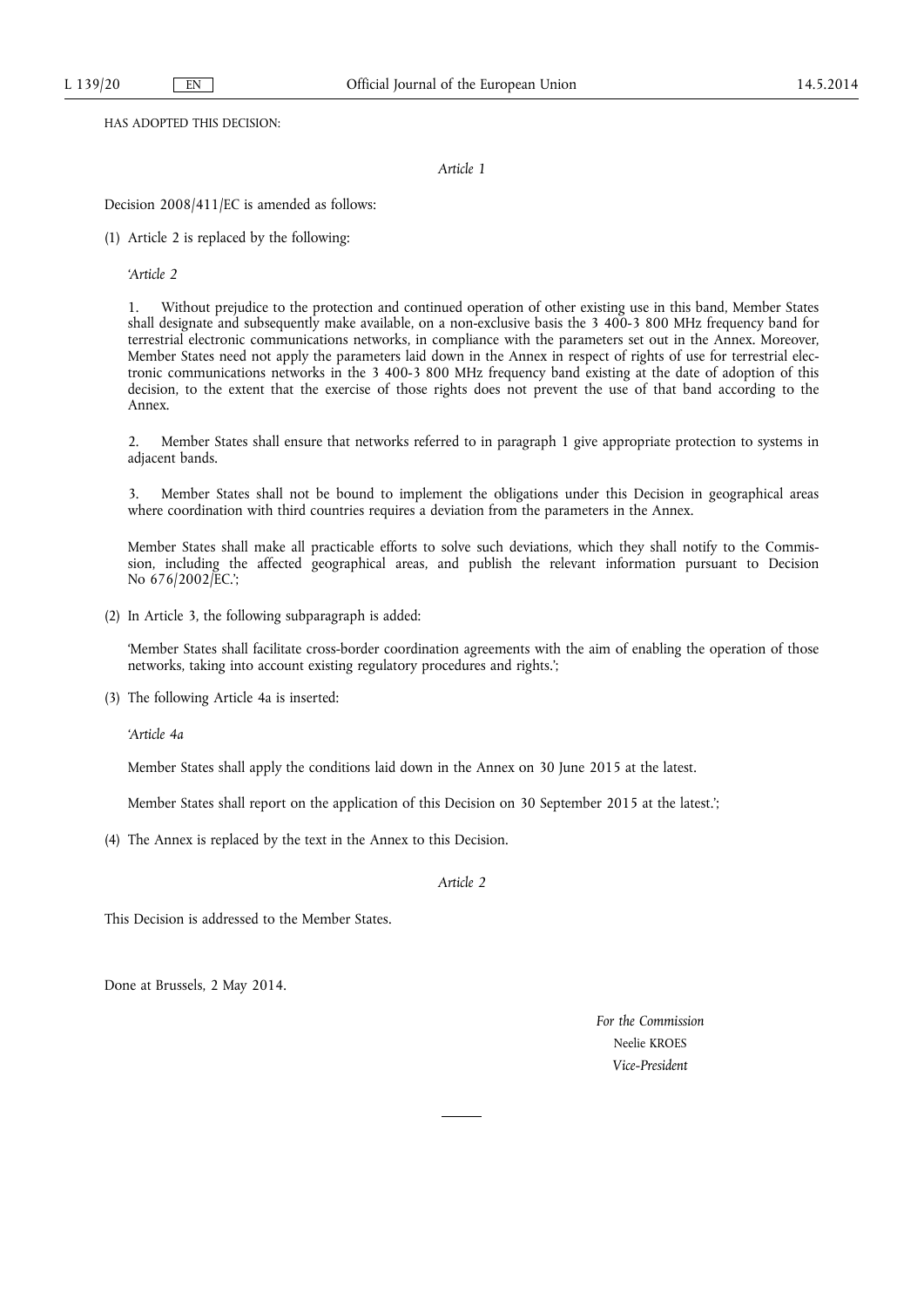### *ANNEX*

### *'ANNEX*

### **PARAMETERS REFERRED TO IN ARTICLE 2**

A. GENERAL PARAMETERS

- 1. The preferred duplex mode of operation in the 3 400-3 600 MHz sub-band shall be Time Division Duplex (TDD).
- 2. Member States may alternatively implement Frequency Division Duplex (FDD) mode of operation in the 3 400-3 600 MHz sub-band for the purpose of:
	- (a) ensuring greater efficiency of spectrum use, such as when sharing with existing rights of use during a co-existence period or implementing market-based spectrum management; or
	- (b) protecting existing uses or avoiding interference; or
	- (c) coordination with non-EU countries.

Where the FDD mode of operation is implemented, the duplex spacing shall be 100 MHz with terminal station transmission (FDD uplink) located in the lower part of the band starting at 3 410 MHz and finishing at 3 490 MHz and base station transmission (FDD downlink) located in the upper part of the band starting at 3 510 MHz and finishing at 3 590 MHz.

- 3. The duplex mode of operation in the 3 600-3 800 MHz sub-band shall be Time Division Duplex.
- 4. The assigned block sizes shall be in multiples of 5 MHz. The lower frequency limit of an assigned block shall be aligned with or spaced at multiples of 5 MHz from the relevant sub-band edge ( 1 ). Depending on the duplex mode of operation the relevant sub-band edges are: 3 400 MHz and 3 600 MHz for TDD; 3 410 MHz and 3 510 MHz for FDD.
- 5. Base station and terminal station transmission within the 3 400-3 800 MHz band shall be in compliance with the Block Edge Mask in this Annex.

# B. TECHNICAL CONDITIONS FOR BASE STATIONS — BLOCK EDGE MASK

The following technical parameters for base stations called block edge mask (BEM) are an essential component of conditions necessary to ensure coexistence between neighbouring networks in the absence of bilateral or multilateral agreements between operators of such neighbouring networks. Less stringent technical parameters, if agreed among the operators of such networks, may also be used.

The BEM consists of several elements given in Table 1, both for the 3 400-3 600 MHz and the 3 600-3 800 MHz subband. The baseline power limit, designed to protect the spectrum of other operators, and the transitional region power limits, enabling filter roll-off from the in-block to the baseline power limit represent out-of-block elements. The guard bands apply only in the case of using FDD in the 3 400-3 600 MHz sub-band. The BEM is applicable to base stations with different power levels (typically referred to as macro, micro, pico and femto base stations (?)).

Tables 2 to 6 contain the power limits for the different BEM elements. The in-block power limit is applied to a block owned by an operator. Power limits are provided also for guard bands and for the protection of radar operation below 3400 MHz.

The frequency ranges in Tables 1 to 6 depend on the duplex mode chosen for the 3 400-3 600 MHz sub-band (TDD or alternatively FDD).  $P_{\text{Max}}$  is the maximum carrier power for the base station in question, measured as EIRP ( $^3$ ). Synchronized operation means operation of TDD in two different networks where no simultaneous uplink and downlink transmissions occur, as defined in applicable standards.

<sup>(</sup> 1 ) If assigned blocks need to be offset to accommodate other existing users, a raster of 100 kHz must be used. Narrower blocks can be defined adjacent to other users, to allow efficient use of spectrum.

<sup>(</sup> 2 ) These terms are not uniquely defined and refer to cellular base stations with different power levels, which decrease in the following order: macro, micro, pico, femto, In particular, femto cells are small base stations with the lowest power levels, which are typically used indoors.

<sup>(</sup> 3 ) Equivalent Isotropic Radiated Power.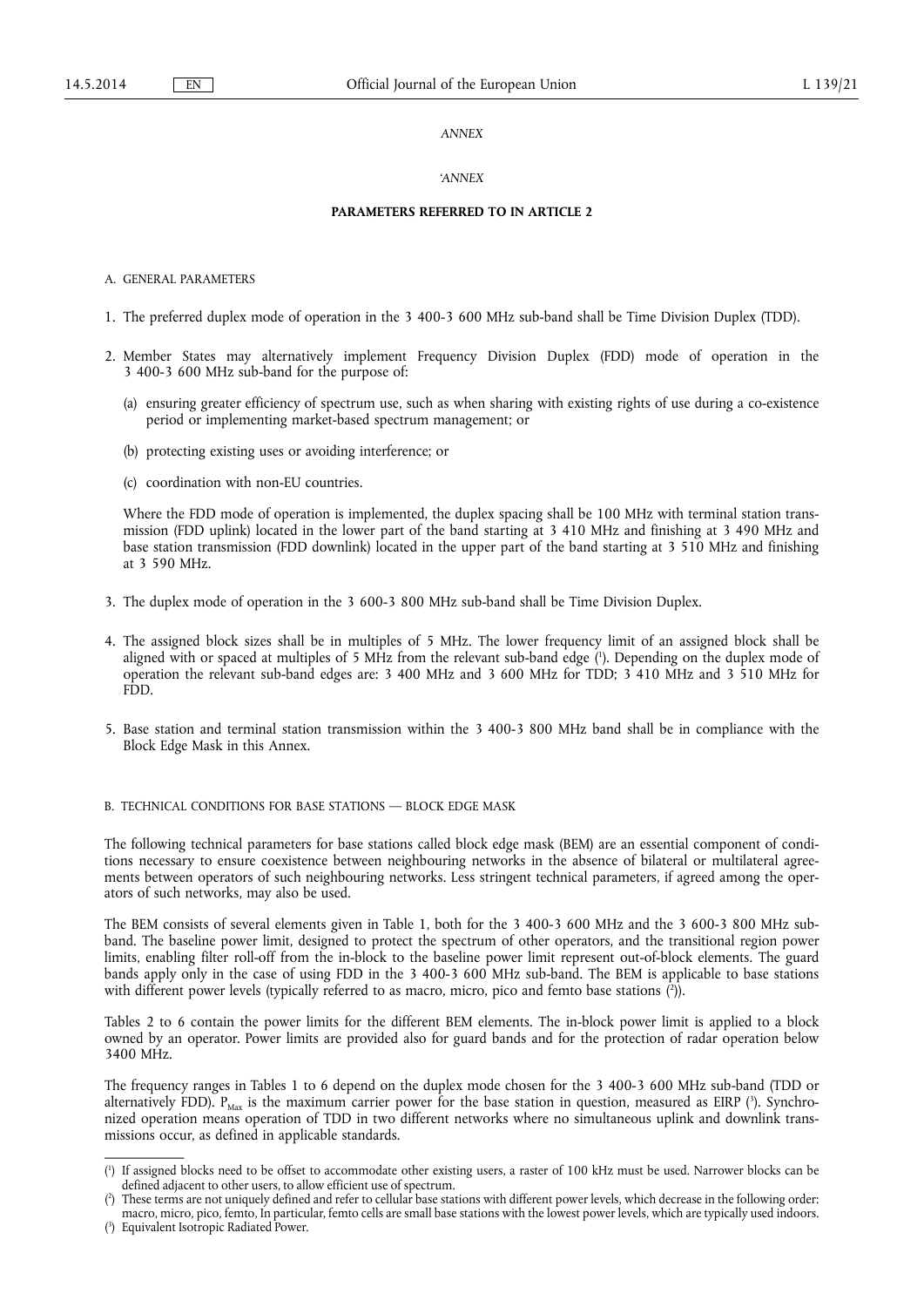To obtain a BEM for a specific block, the BEM elements that are defined in Table 1 are combined in the following steps:

- 1. In-block power limit is used for the block assigned to the operator.
- 2. Transitional regions are determined, and corresponding power limits are used. The transitional regions may overlap with guard bands, in which case transitional region power limits are used.
- 3. For the remaining spectrum assigned to FDD or TDD, baseline power limits are used.
- 4. For the remaining guard band spectrum, guard band power limits are used.
- 5. For spectrum below 3 400 MHz, one of the additional baseline power limits is used.

The Figure provides an example of the combination of different BEM elements.

In the case of unsynchronized TDD networks, the compliance of two adjacent operators with the BEM requirements could be achieved by introducing frequency separation (e.g. through the authorisation process at national level) between the block edges of both operators. As another option, the so-called restricted blocks may be introduced for two adjacent operators which would require them to limit the power level used in the upper- or lowermost portions of their assigned spectrum blocks ( 1 ).

## *Table 1*

# **Definition of BEM elements**

| <b>BEM</b> element  | Definition                                                                                                                                                                                                                                                                                                                                                                                                                                                                                                                                                                                                                                                                                 |  |  |  |  |
|---------------------|--------------------------------------------------------------------------------------------------------------------------------------------------------------------------------------------------------------------------------------------------------------------------------------------------------------------------------------------------------------------------------------------------------------------------------------------------------------------------------------------------------------------------------------------------------------------------------------------------------------------------------------------------------------------------------------------|--|--|--|--|
| In-block            | Refers to a block for which the BEM is derived.                                                                                                                                                                                                                                                                                                                                                                                                                                                                                                                                                                                                                                            |  |  |  |  |
| Baseline            | Spectrum used for TDD, FDD uplink or FDD downlink, with the exception of the block<br>assigned to the operator and the corresponding transitional regions.                                                                                                                                                                                                                                                                                                                                                                                                                                                                                                                                 |  |  |  |  |
| Transitional region | For FDD downlink blocks, the transitional region applies 0 to 10 MHz below and 0 to 10 MHz<br>above the block assigned to the operator.<br>For TDD blocks, the transitional region applies 0 to 10 MHz below and 0 to 10 MHz above the<br>block assigned to the operator. The transitional region applies to adjacent TDD blocks assigned<br>to other operators if networks are synchronised, or to spectrum in-between adjacent TDD<br>blocks that are separated by 5 or 10 MHz. Transitional regions do not apply to adjacent TDD<br>blocks assigned to other operators, if networks are not synchronised.<br>The transitional region does not apply below 3 400 MHz or above 3 800 MHz. |  |  |  |  |
| Guard bands         | The following guard bands apply in case of an FDD allocation:<br>3 400-3 410, 3 490-3 510 (duplex gap) and 3 590-3 600 MHz<br>In case of overlap between transitional regions and guard bands, transitional power limits are<br>used.                                                                                                                                                                                                                                                                                                                                                                                                                                                      |  |  |  |  |
| Additional baseline | Spectrum below 3 400 MHz.                                                                                                                                                                                                                                                                                                                                                                                                                                                                                                                                                                                                                                                                  |  |  |  |  |

## *Table 2*

# **In-block power limit**

| <b>BEM</b> element | Frequency range                | Power limit                                                                                                                                                |
|--------------------|--------------------------------|------------------------------------------------------------------------------------------------------------------------------------------------------------|
| In-block           | Block assigned to the operator | Not obligatory.<br>In case an upper bound is desired by an admin-<br>istration, a value must be applied which does<br>not exceed 68 dBm/5 MHz per antenna. |

( 1 ) A recommended value for such limited power level is 4 dBm/5 MHz EIRP per cell applied to the upper- or lowermost 5 MHz of an operator's assigned spectrum block.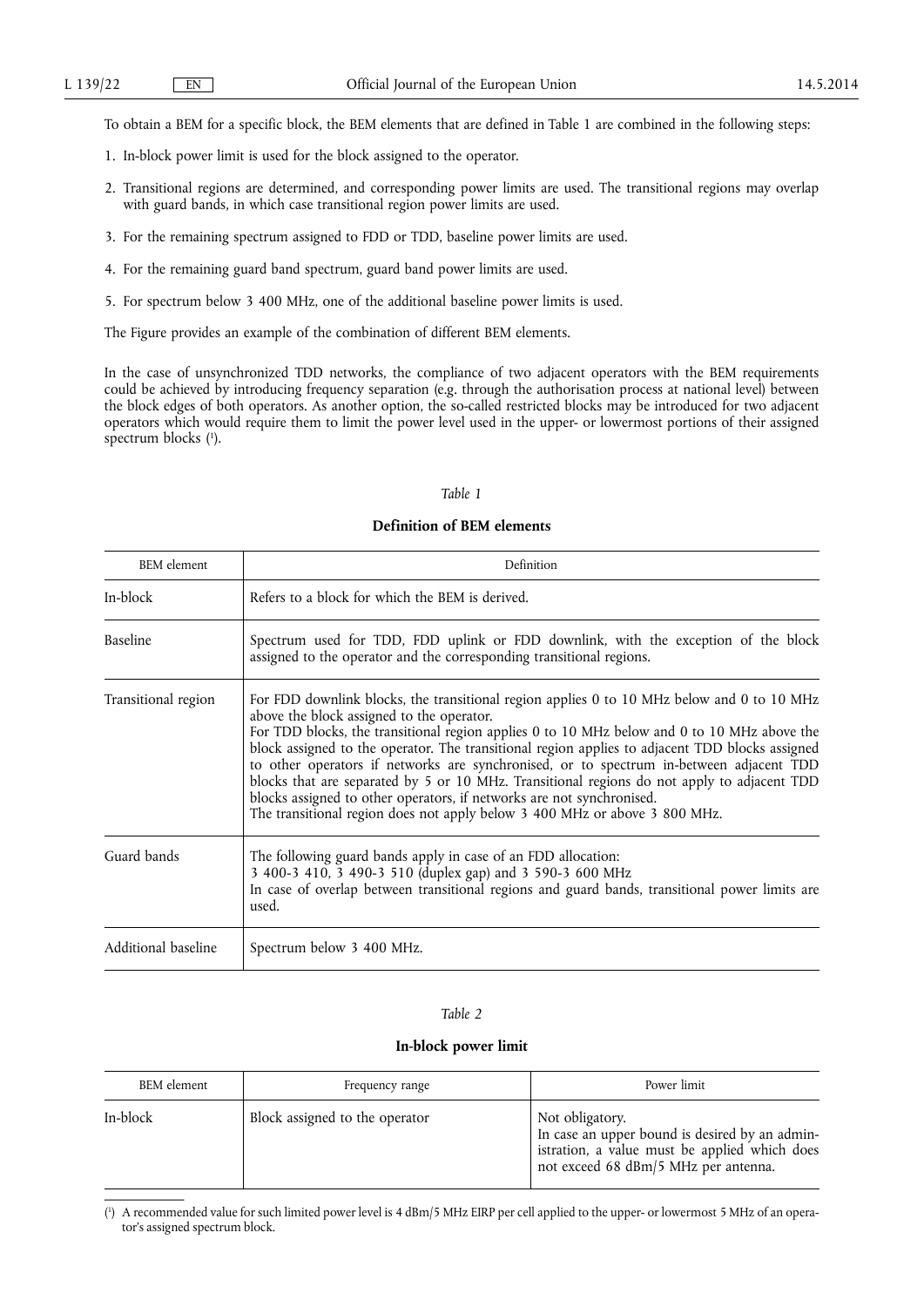#### *Explanatory note to Table 2*

For femto base stations, power control should be applied to minimize interference to adjacent channels. The requirement on power control for femto base stations results from the need to reduce interference from equipment that may be deployed by consumers and may thus not be coordinated with surrounding networks.

### *Table 3*

### **Baseline power limits**

| <b>BEM</b> element | Frequency range                                                                                     | Power limit                                                |  |  |  |  |  |  |
|--------------------|-----------------------------------------------------------------------------------------------------|------------------------------------------------------------|--|--|--|--|--|--|
| Baseline           | FDD downlink (3 510-3 590 MHz).<br>Synchronized TDD blocks (3 400-3 800 MHz<br>or 3 600-3 800 MHz). | $-$ 43,13) dBm/5 MHz EIRP per<br>$Min(P_{Max})$<br>antenna |  |  |  |  |  |  |
| Baseline           | FDD uplink (3 410-3 490 MHz).<br>Unsynchronised TDD blocks<br>(3 400-3 800 MHz or 3 600-3 800 MHz). | $-$ 34 dBm/5 MHz EIRP per cell (*)                         |  |  |  |  |  |  |

(\*) An exception for this baseline can be negotiated between adjacent operators for femto base stations in the case when there is no risk for interference to macro base stations. In that case – 25 dBm/5MHz EIRP per cell may be used.

#### *Explanatory note to Table 3*

The baseline for FDD downlink and synchronised TDD is expressed by combining attenuation relative to the maximum carrier power with a fixed upper limit. The stricter of the two requirements applies. The fixed level provides an upper bound on the interference from a base station. When two TDD blocks are synchronized, there will be no interference between base stations. In this case, the same baseline as for the FDD downlink region is used.

The baseline power limit for FDD uplink and unsynchronised TDD is expressed as a fixed limit only.

#### *Table 4*

# **Transitional region power limits**

| <b>BEM</b> element  | Frequency range                                                                                  | Power limit                                                        |  |  |  |  |  |  |  |
|---------------------|--------------------------------------------------------------------------------------------------|--------------------------------------------------------------------|--|--|--|--|--|--|--|
| Transitional region | - 5 to 0 MHz offset from lower block edge or<br>0 to 5 MHz offset from upper block edge          | 40,21) dBm/5 MHz EIRP per<br>$Min(P_{Max})$<br>antenna             |  |  |  |  |  |  |  |
| Transitional region | - 10 to - 5 MHz offset from lower block  <br>edge or<br>5 to 10 MHz offset from upper block edge | $\text{Min}(P_{\text{Max}}$ – 43,15) dBm/5 MHz EIRP per<br>antenna |  |  |  |  |  |  |  |

*Explanatory note to Table 4* 

The transitional region power limits are defined to enable the reduction of power from the in-block level to the baseline or guard band levels. The requirements are expressed as attenuation relative to the maximum carrier power, combined with a fixed upper limit. The stricter of the two requirements applies.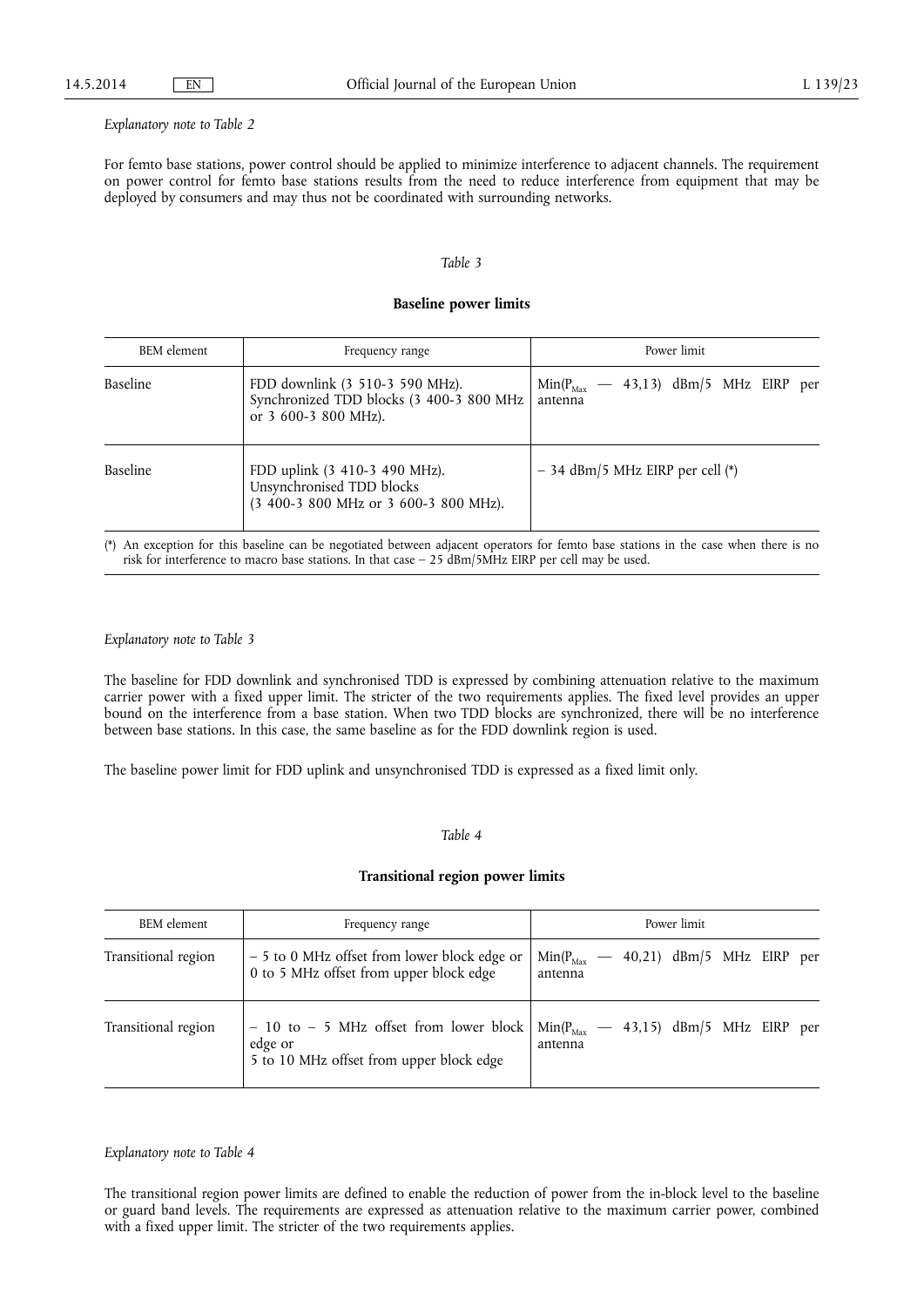|--|--|

**Guard band power limits for FDD** 

| <b>BEM</b> element | Frequency range | Power limit                                          |  |  |  |  |  |  |
|--------------------|-----------------|------------------------------------------------------|--|--|--|--|--|--|
| Guard band         | 3 400-3 410 MHz | $-$ 34 dBm/5 MHz EIRP per cell                       |  |  |  |  |  |  |
| Guard band         | 3 490-3 500 MHz | $-23$ dBm/5 MHz per antenna port                     |  |  |  |  |  |  |
| Guard band         | 3 500-3 510 MHz | $Min(P_{Max}$ – 43,13) dBm/5 MHz EIRP per<br>antenna |  |  |  |  |  |  |
| Guard band         | 3 590-3 600 MHz | $Min(P_{Max}$ – 43,13) dBm/5 MHz EIRP per<br>antenna |  |  |  |  |  |  |

#### *Explanatory note to Table 5*

For the guard band 3 400-3 410 MHz, the power limit is chosen to be the same as the baseline in the adjacent FDD uplink  $(\overline{3}$  410-3 490 MHz). For the guard bands 3 500-3 510 MHz and 3 590-3 600 MHz, the power limit is chosen to be the same as the baseline in the adjacent FDD downlink (3 510-3 590 MHz). For the guard band 3 490-3 500 MHz, the power limit is based on the spurious emission requirement of  $-$  30 dBm/MHz at the antenna port converted to 5 MHz bandwidth.

#### *Table 6*

#### **Base station additional baseline power limits for country specific cases**

| Case |                                                                                                        | <b>BEM</b> element  | Frequency range                                                   | Power limit             |
|------|--------------------------------------------------------------------------------------------------------|---------------------|-------------------------------------------------------------------|-------------------------|
| A    | Union countries with mili-<br>tary radiolocation systems<br>below 3 400 MHz                            | Additional Baseline | Below 3 400 MHz for<br>both TDD and FDD desig-<br>nation $(*)$    | $-59$ dBm/MHz EIRP (**) |
| B    | Union countries with mili-<br>tary radiolocation systems<br>below 3 400 MHz                            | Additional Baseline | Below $3\,400$ MHz for<br>both TDD and FDD desig-<br>nation $(*)$ | $-50$ dBm/MHz EIRP (**) |
|      | Union countries without<br>adjacent band usage or<br>with usage that does not<br>need extra protection | Additional Baseline | Below 3 400 MHz for<br>both TDD and FDD desig-<br>nation          | Not applicable          |

(\*) Administrations may choose to have a guard band below 3 400 MHz. In that case the power limit may apply below the guard band only.

(\*\*) Administrations may select the limit from case A or B depending on the level of protection required for the radar in the region in question.

# *Explanatory note to Table 6*

The additional baseline power limits reflect the need for protection for military radiolocation in some countries. Cases A, B and C can be applied per region or country so that the adjacent band may have different levels of protection in different geographical areas or countries, depending on the deployment of the adjacent band systems. Other mitigation measures like geographical separation, coordination on a case-by-case basis or an additional guard band may be necessary for a TDD mode of operation. The additional baseline power limits given in Table 6 are applicable only to outdoor cells. In the case of an indoor cell, the power limits can be relaxed on a case by case basis. For terminal stations, other mitigation measures may be necessary such as geographical separation or an additional guard band for both the FDD and TDD mode of operation.